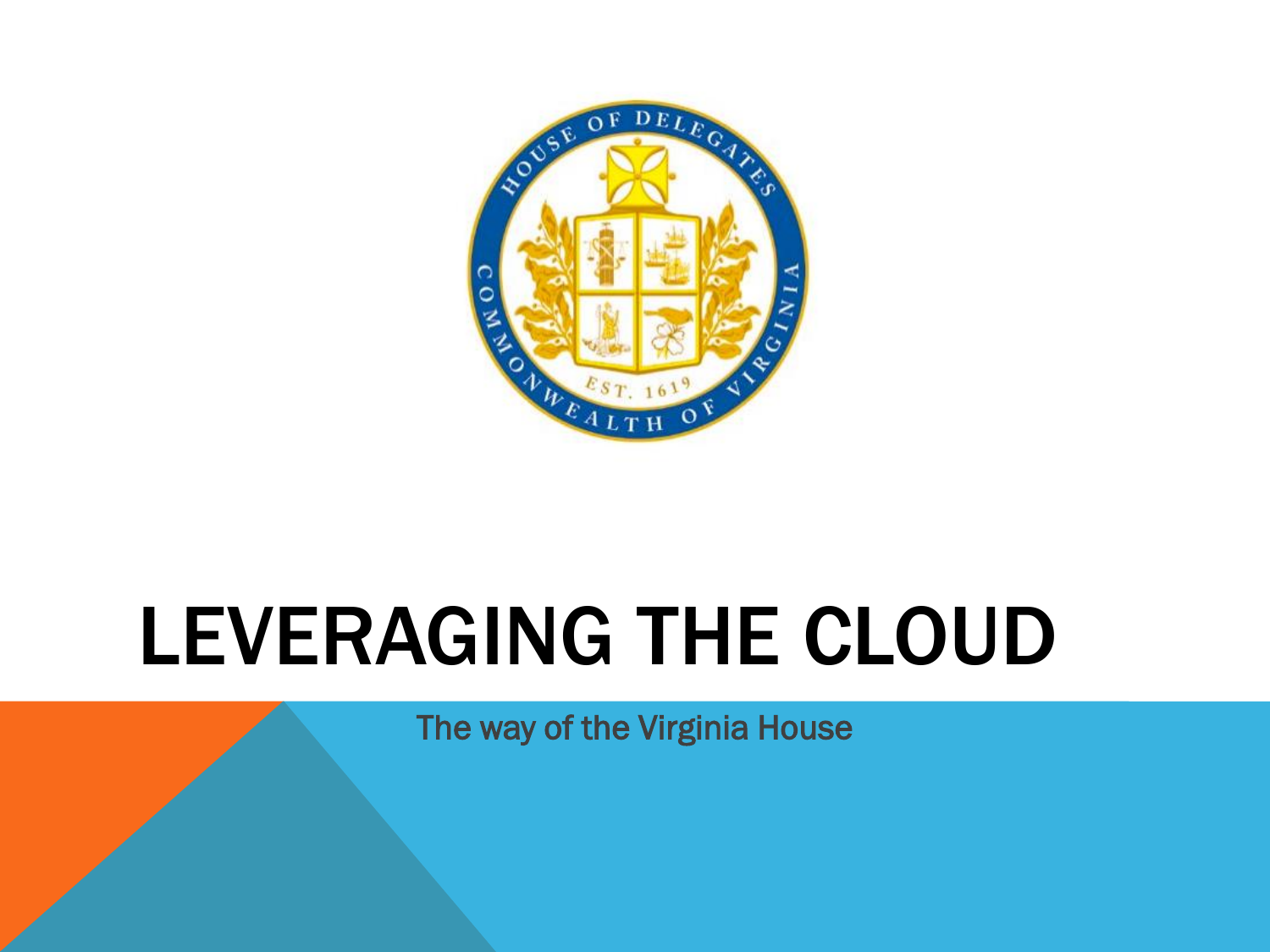### HOW WE USE WHAT THE CLOUD GIVES US

- 1. Applications in the cloud
- 2. How the Virginia House uses it
- 3. Utilization of development time saved by the cloud
- 4. Example Application
- 5. Security Audit

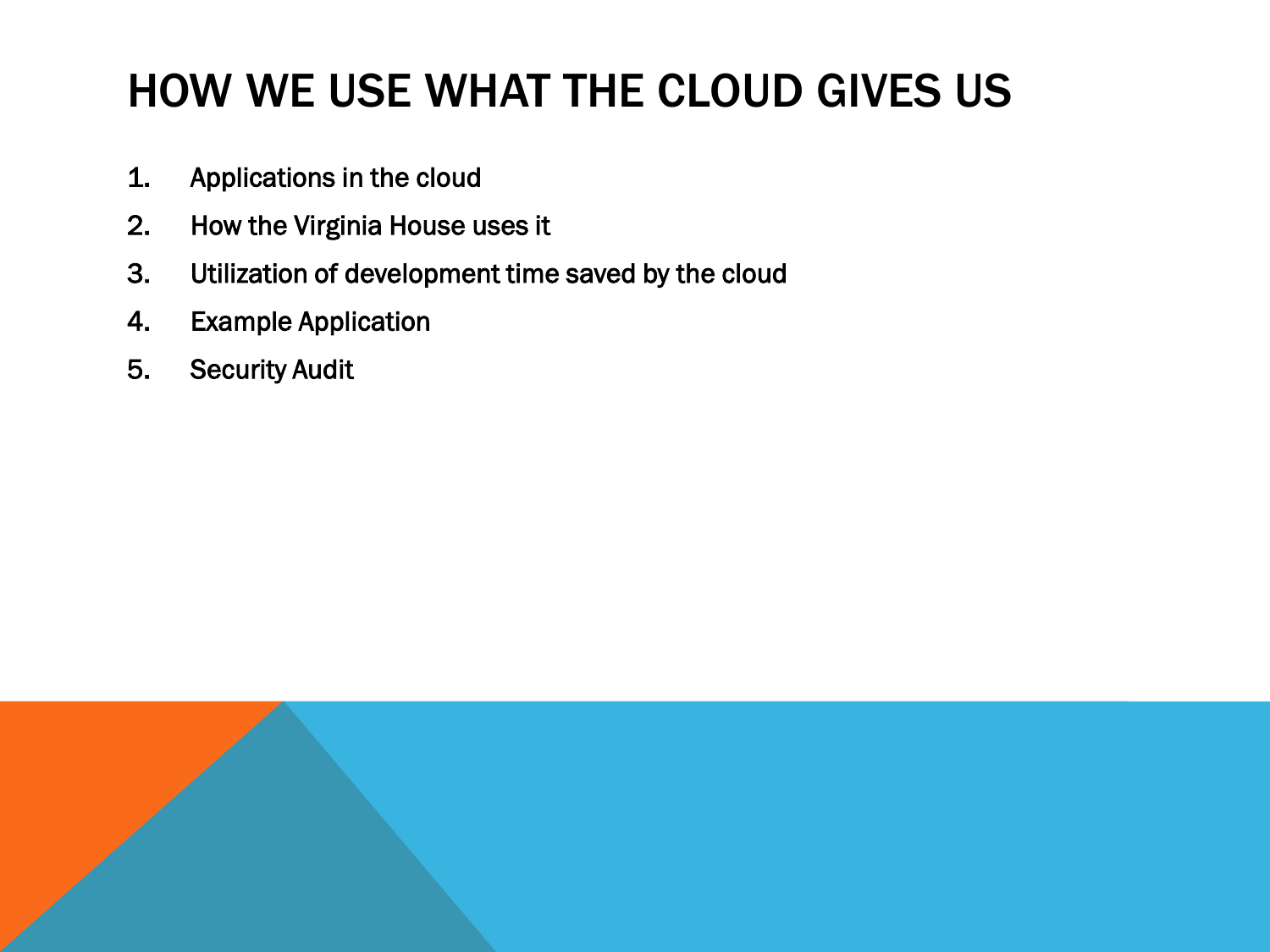# WHAT THE CLOUD GIVES US

#### 1. Scalability

- 1. Add the power when you need it
- 2. Take it away when you don't

#### 2. Flexibility

- 1. We are never constrained by internal systems
- 2. Able to focus on the Business practices we are developing for and not IT

#### 3. Reachability

- 1. Automatic redundancy
- 2. Access to business systems from anywhere, any time, any device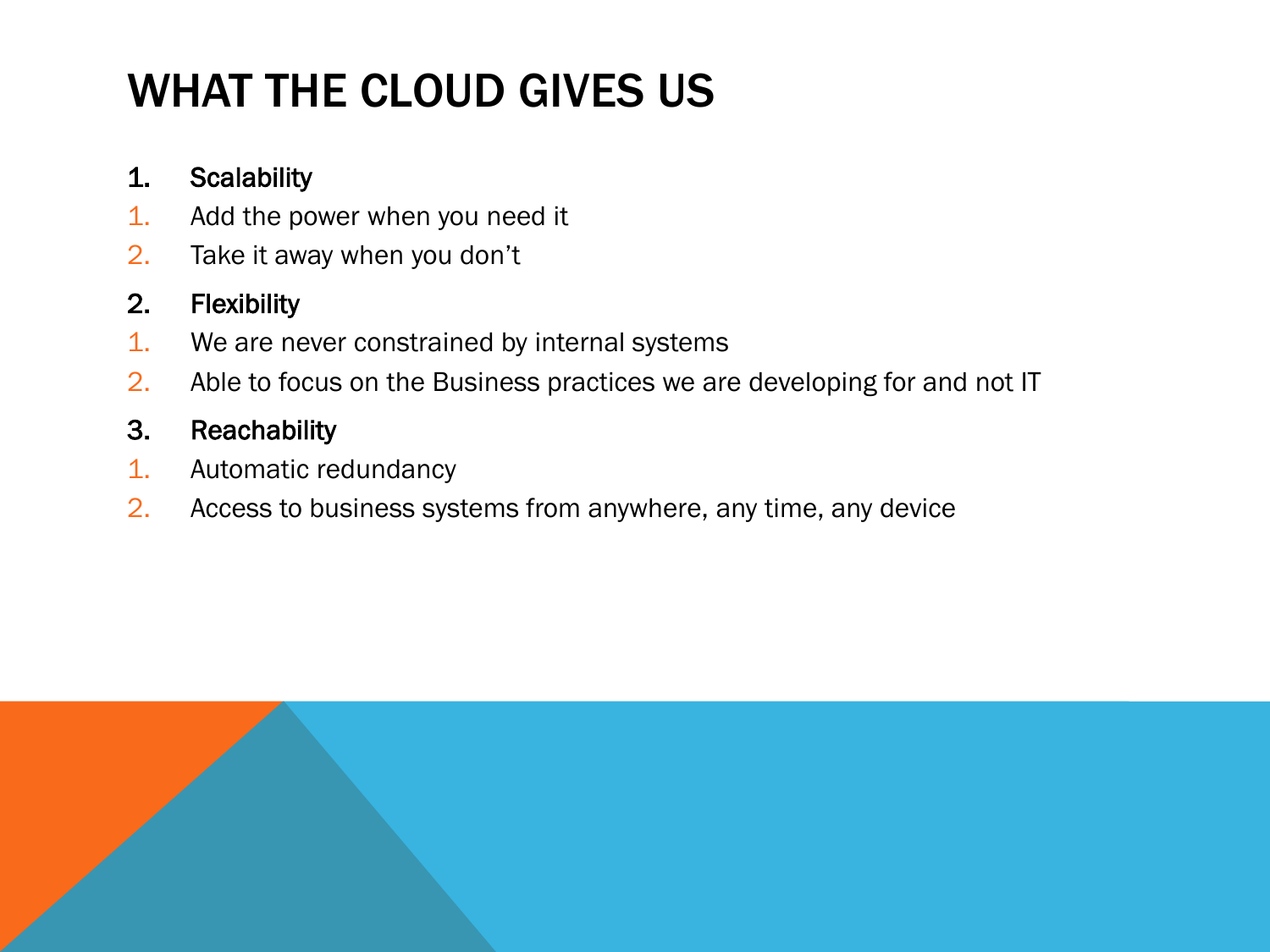# HOW THE VIRGINIA HOUSE USES IT

#### • Local dev environments

- **EXECUTE:** We use RVM to build our Rails framework
- **Built in web server to test everything locally**
- **We code locally using whatever text editor or IDE**
- **Locally we can build, break, destroy and rebuild from central repository**

#### • Github

- **Source control**
- **Automatically merges all of our code**
- **Points out conflicts**
- **•• We have a private repository on github.com that houses 20 projects for us**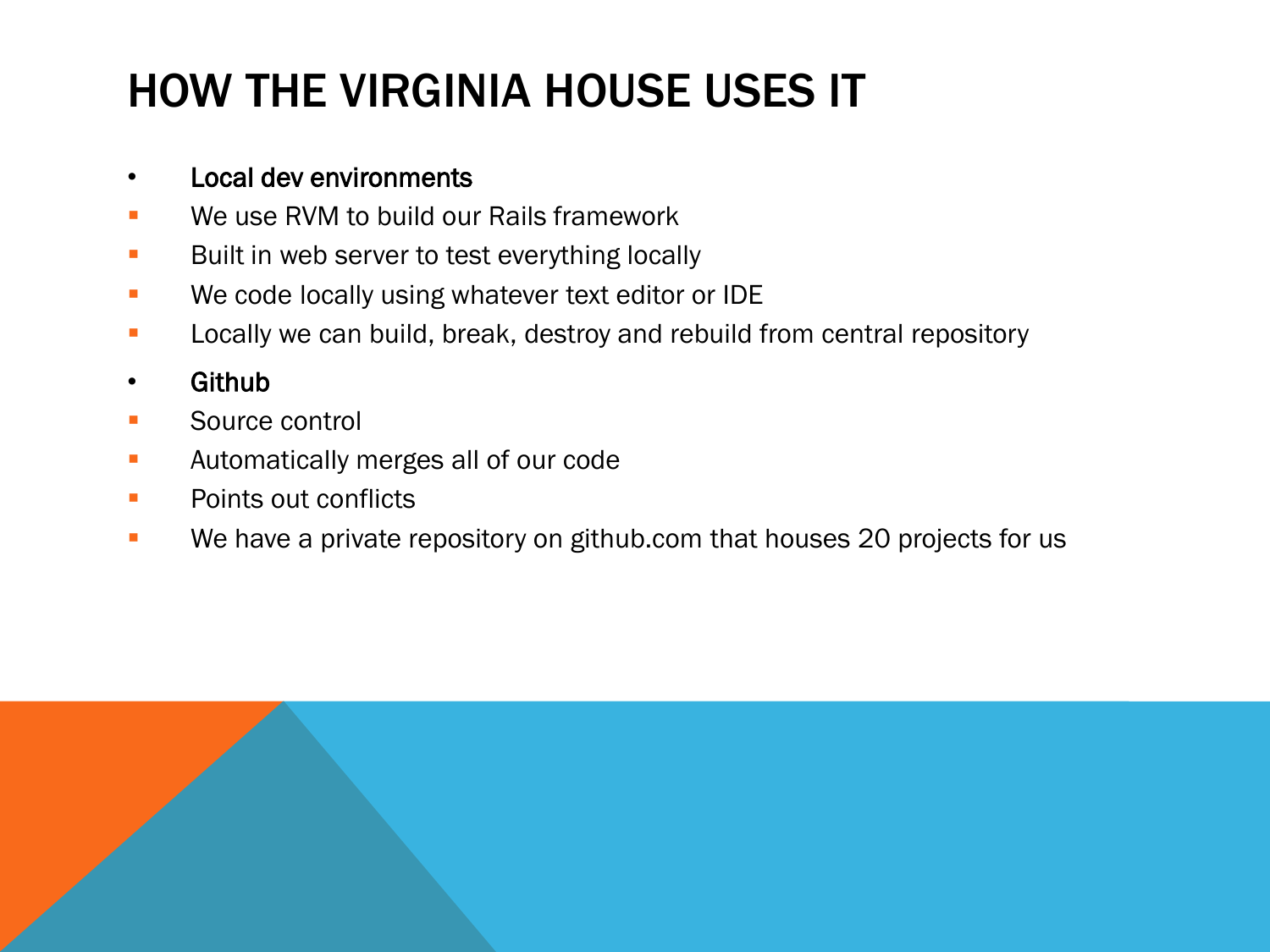# HOW THE VIRGINIA HOUSE USES IT… CONT'D

#### • Heroku

- Platform as a service
- Owned by SalesForce
- Sits on Amazon
- With in seconds, we can spin up one of many web applications and it would be immediately available to the web
	- Ruby
	- PHP
	- JAVA
	- Clojure
	- Python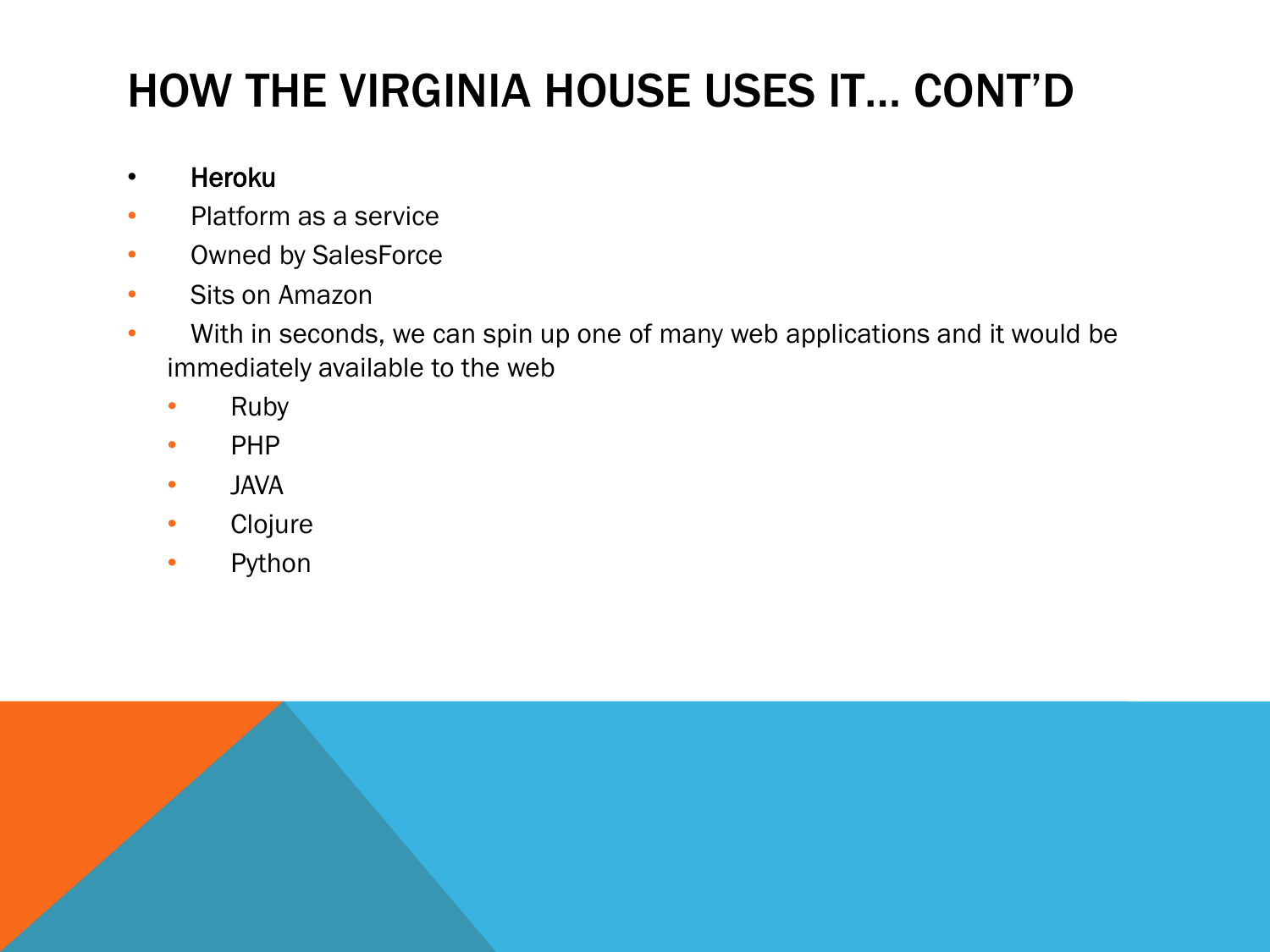### UTILIZATION OF DEVELOPMENT TIME SAVED BY THE CLOUD

#### 1. Controls Cost

- a.  $Time = $$$$
- b. There's no waist, only pay for what you need
- c. Less time on server configs and maintenance means more time spent on development

#### 2. Rapid development

- 1. Been able to free our minds
- 2. Will have migrated from Lotus Domino/Notes by rebuilding 5 full applications in the past year
- 3. All of our applications are now accessible any where
- 4. Responsive web design to match the UI on any browser and device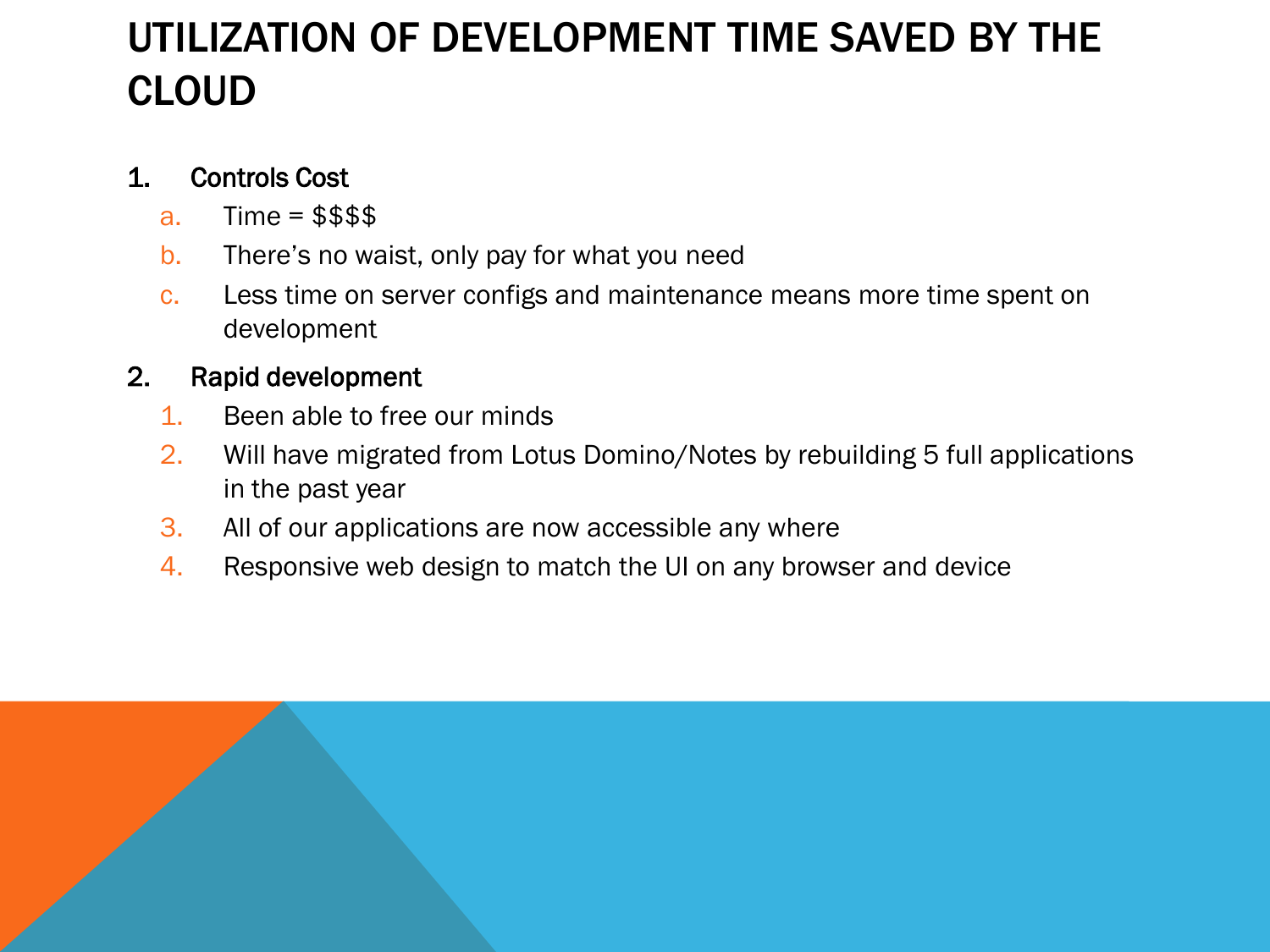## FISCAL PAYROLL

#### 1. One example is our new Finance Payroll

- Completely hosted in the cloud
- Does contain SSN's, birthdays and addresses
- **Consumes member bio information from on-premise SharePoint lists**
- Generation of custom reports for Department of Accounts
	- **Stores on AWS S3 and will email when ready**
- **Applies login security using ADFS**
- Allows wage staff to create timesheets and leave requests to be submitted to supervisors
- **Fiscal admin sections of the app can only be accessed from internal ip addresses**
- **Several layers of encryption** 
	- **SSL**
	- **Database encryption**
	- **Column level encryption**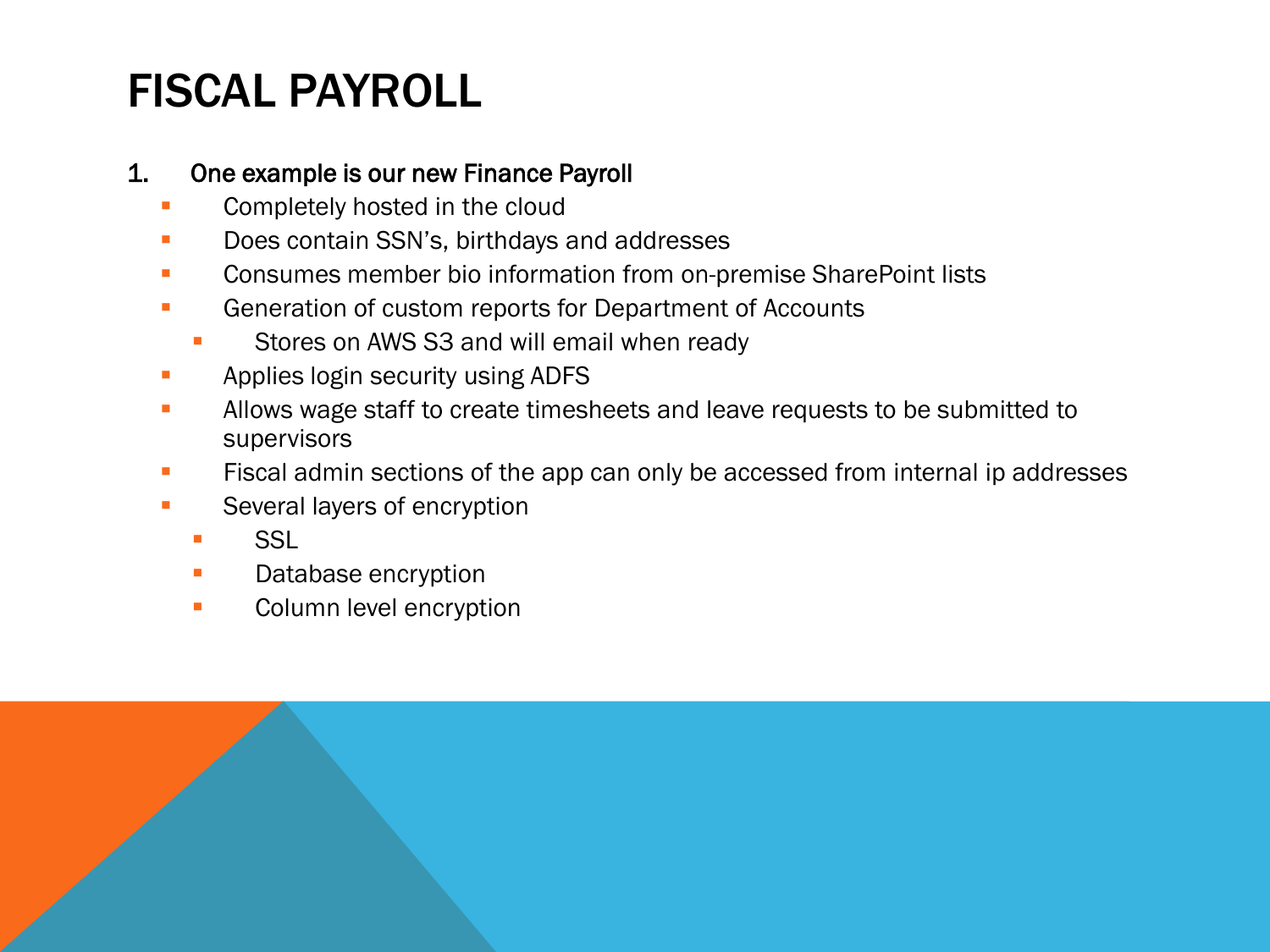### HOW CAN WE TRUST IT

#### Hired a third party security team to do a full audit

- **Penetration testing**
- **Anonymous attacks**
- **Security Audit** 
	- **Provided credentials to test what each level of users can see**
	- **Nake sure wage users cannot see others information**
	- Make sure encrypted data is in fact secure